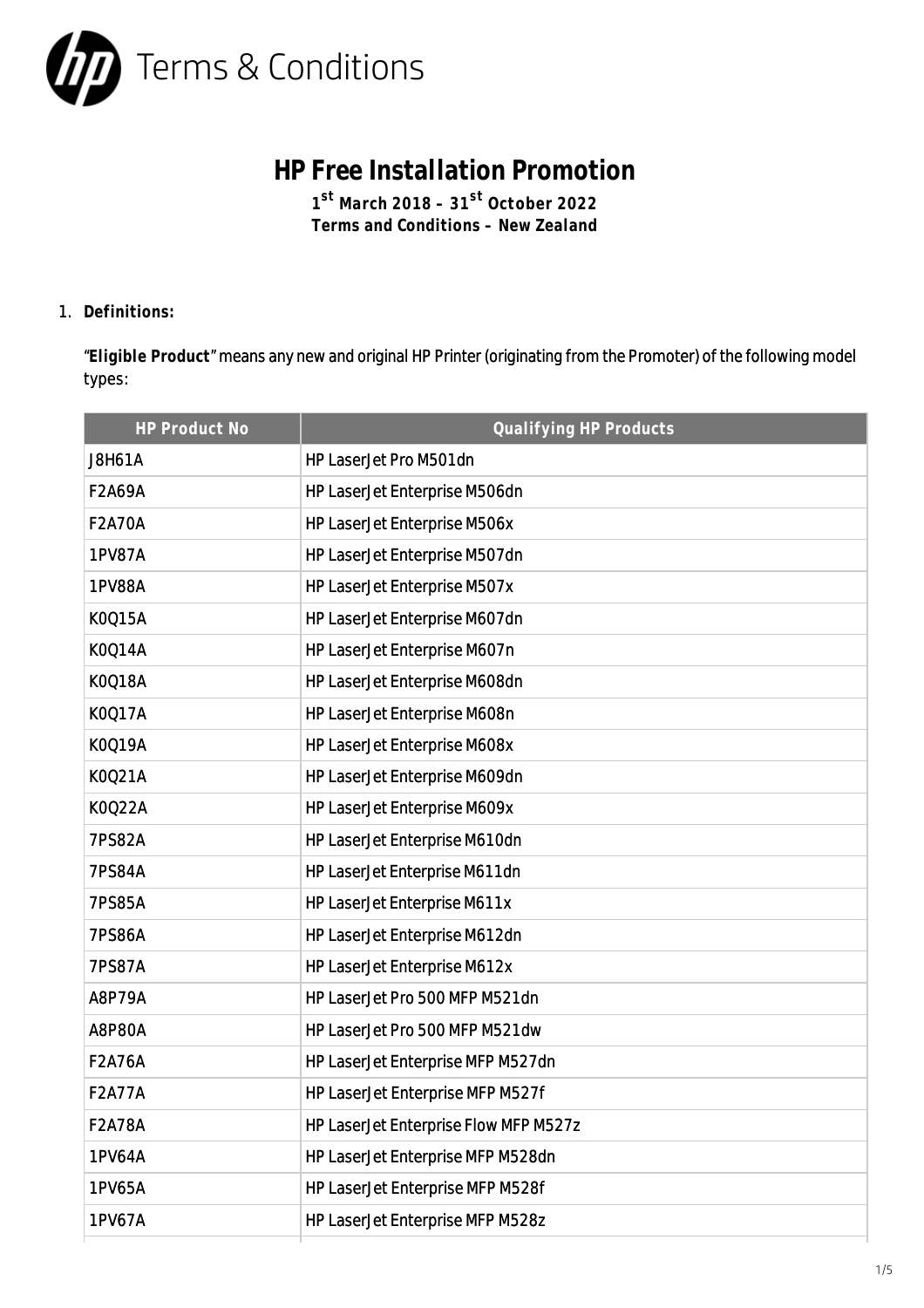

| <b>J8J71A</b><br>HP LaserJet Enterprise MFP M632fht<br>HP LaserJet Enterprise MFP M632h<br><b>J8J70A</b><br>HP LaserJet Enterprise MFP M633fh<br><b>J8J76A</b><br>HP LaserJet Enterprise MFP M634dn<br>7PS94A<br><b>7PS98A</b><br>HP LaserJet Enterprise MFP M635fht<br>HP LaserJet Enterprise MFP M635h<br><b>7PS97A</b><br><b>7PT00A</b><br>HP LaserJet Enterprise MFP M636fh<br>HP LaserJet Enterprise Flow MFP M632z<br><b>J8J72A</b><br>HP LaserJet Enterprise Flow MFP M633z<br><b>J8J78A</b><br>HP LaserJet Enterprise Flow MFP M635z<br><b>7PS99A</b><br><b>B5L23A</b><br>HP Color LaserJet Enterprise M552dn<br><b>B5L25A</b><br>HP Color LaserJet Enterprise M553dn<br>HP Color LaserJet Enterprise M553n<br><b>B5L24A</b> |
|--------------------------------------------------------------------------------------------------------------------------------------------------------------------------------------------------------------------------------------------------------------------------------------------------------------------------------------------------------------------------------------------------------------------------------------------------------------------------------------------------------------------------------------------------------------------------------------------------------------------------------------------------------------------------------------------------------------------------------------|
|                                                                                                                                                                                                                                                                                                                                                                                                                                                                                                                                                                                                                                                                                                                                      |
|                                                                                                                                                                                                                                                                                                                                                                                                                                                                                                                                                                                                                                                                                                                                      |
|                                                                                                                                                                                                                                                                                                                                                                                                                                                                                                                                                                                                                                                                                                                                      |
|                                                                                                                                                                                                                                                                                                                                                                                                                                                                                                                                                                                                                                                                                                                                      |
|                                                                                                                                                                                                                                                                                                                                                                                                                                                                                                                                                                                                                                                                                                                                      |
|                                                                                                                                                                                                                                                                                                                                                                                                                                                                                                                                                                                                                                                                                                                                      |
|                                                                                                                                                                                                                                                                                                                                                                                                                                                                                                                                                                                                                                                                                                                                      |
|                                                                                                                                                                                                                                                                                                                                                                                                                                                                                                                                                                                                                                                                                                                                      |
|                                                                                                                                                                                                                                                                                                                                                                                                                                                                                                                                                                                                                                                                                                                                      |
|                                                                                                                                                                                                                                                                                                                                                                                                                                                                                                                                                                                                                                                                                                                                      |
|                                                                                                                                                                                                                                                                                                                                                                                                                                                                                                                                                                                                                                                                                                                                      |
|                                                                                                                                                                                                                                                                                                                                                                                                                                                                                                                                                                                                                                                                                                                                      |
|                                                                                                                                                                                                                                                                                                                                                                                                                                                                                                                                                                                                                                                                                                                                      |
| <b>B5L26A</b><br>HP Color LaserJet Enterprise M553x                                                                                                                                                                                                                                                                                                                                                                                                                                                                                                                                                                                                                                                                                  |
| HP Color LaserJet Enterprise M554dn<br>7ZU81A                                                                                                                                                                                                                                                                                                                                                                                                                                                                                                                                                                                                                                                                                        |
| HP Color LaserJet Enterprise M555dn<br>7ZU78A                                                                                                                                                                                                                                                                                                                                                                                                                                                                                                                                                                                                                                                                                        |
| HP Color LaserJet Enterprise M652dn<br>J7Z99A                                                                                                                                                                                                                                                                                                                                                                                                                                                                                                                                                                                                                                                                                        |
| <b>J8A04A</b><br>HP Color LaserJet Enterprise M653dn                                                                                                                                                                                                                                                                                                                                                                                                                                                                                                                                                                                                                                                                                 |
| HP Color LaserJet Enterprise M653x<br><b>J8A05A</b>                                                                                                                                                                                                                                                                                                                                                                                                                                                                                                                                                                                                                                                                                  |
| HP LaserJet Pro 500 Color MFP M570dw<br>CZ272A                                                                                                                                                                                                                                                                                                                                                                                                                                                                                                                                                                                                                                                                                       |
| <b>B5L46A</b><br>HP Color LaserJet Enterprise MFP M577dn                                                                                                                                                                                                                                                                                                                                                                                                                                                                                                                                                                                                                                                                             |
| HP Color LaserJet Enterprise MFP M577f<br><b>B5L47A</b>                                                                                                                                                                                                                                                                                                                                                                                                                                                                                                                                                                                                                                                                              |
| HP Color LaserJet Enterprise Flow MFP M577z<br><b>B5L48A</b>                                                                                                                                                                                                                                                                                                                                                                                                                                                                                                                                                                                                                                                                         |
| 7ZU85A<br>HP Color LaserJet Enterprise MFP M578dn                                                                                                                                                                                                                                                                                                                                                                                                                                                                                                                                                                                                                                                                                    |
| <b>J8A10A</b><br>HP Color LaserJet Enterprise MFP M681dh                                                                                                                                                                                                                                                                                                                                                                                                                                                                                                                                                                                                                                                                             |
| HP Color LaserJet Enterprise MFP M681f<br><b>J8A11A</b>                                                                                                                                                                                                                                                                                                                                                                                                                                                                                                                                                                                                                                                                              |
| HP Color LaserJet Enterprise Flow MFP M681z<br><b>J8A13A</b>                                                                                                                                                                                                                                                                                                                                                                                                                                                                                                                                                                                                                                                                         |
| <b>J8A17A</b><br>HP Color LaserJet Enterprise Flow MFP M682z                                                                                                                                                                                                                                                                                                                                                                                                                                                                                                                                                                                                                                                                         |

"**Participant**" means a resident of, or business trading in, New Zealand who purchases an Eligible Product from a Participating Partner in New Zealand during the Promotional Period and is the End User of that Eligible Product. The Promoter, its related bodies corporate, resellers of HP products and any agencies associated with this Promotion their employees and those employees' immediate families are ineligible to participate.

"**End user**" is a Participant who purchases an Eligible Product for his, her or its own personal use in New Zealand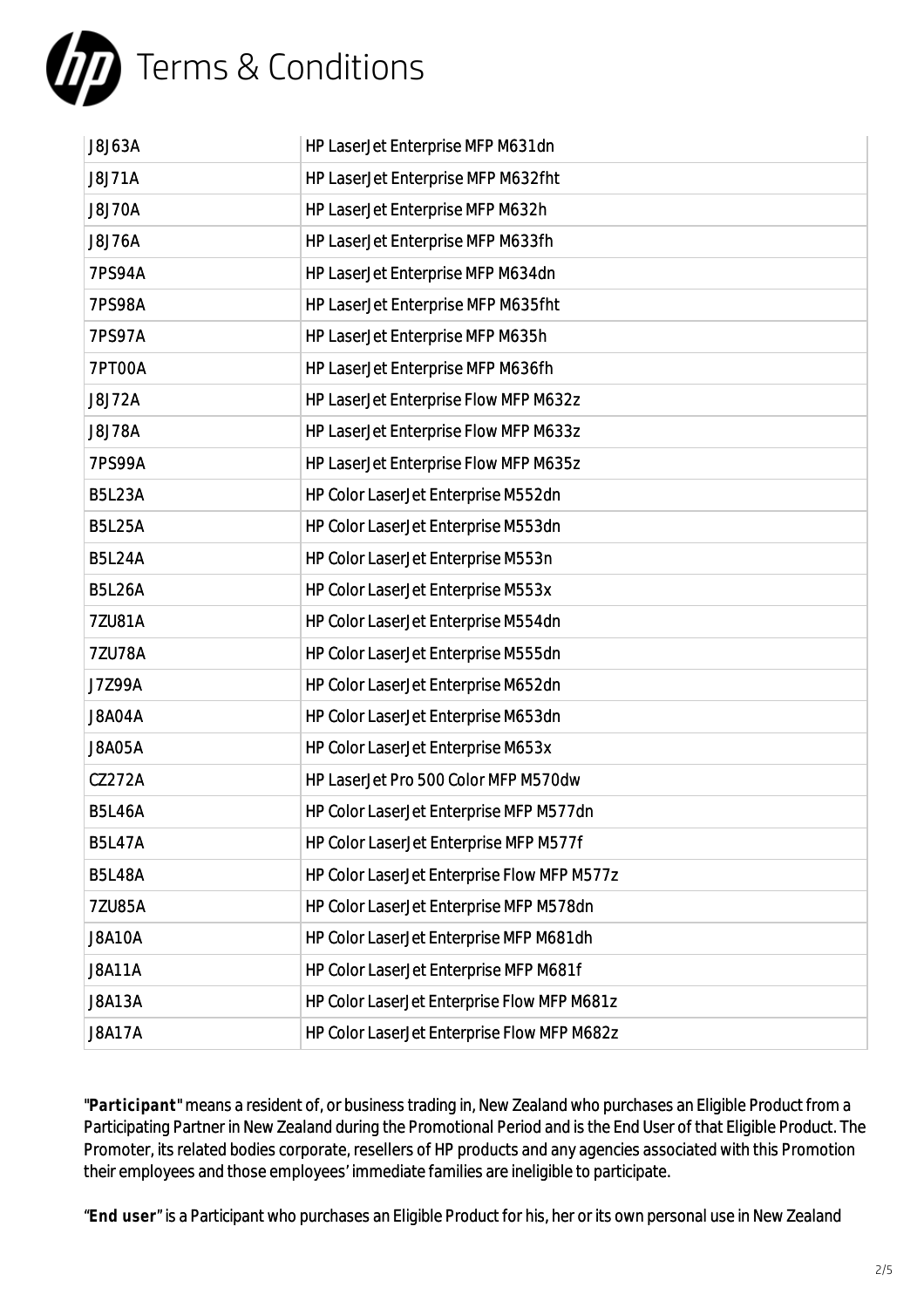

and not for resale or re-supply or export.

"**Promoter**" means HP New Zealand (5571925), 12 Madden Street, Auckland, 1010, New Zealand.

"**Participating Partner**" means an authorised reseller of the Promoter who is participating in this Promotion.

"**Promotional Period**" commences on 1st March 2018 0.00 NZST and closes on 31st October 2022 11.59 NZST (inclusive). All claims must be received by NZST  $14<sup>th</sup>$  November 2022.

"**Reward**" means free standard installation of each eligible product purchased. Installation site must be within 30km of an HP authorised service provider. HP authorised service providers are based in: Whangarei, Auckland, Hamilton, Tauranga, Rotorua, Gisborne, New Plymouth, Hastings, Palmerston North, Wellington, Nelson, Greymouth, Christchurch, Queenstown, Dunedin and Invercargill. Additional charges may be required for installation outside of these areas.

"**Standard Installation**" covers service person to attend site, unpack and power up printer, connect to network/USB and configure IP settings, calibrate printer as required, install base drivers on one PC and basic user training. Standard Installation does not cover removal of old printer and packaging, any advanced setup, repairing and troubleshooting computer or operating system issues.

- 2. Information on how to enter this Promotion and redemption details form part of these terms and conditions [\[www.hp.co.nz/freeinstall](http://www.hp.co.nz/freeinstall)]. By submitting an entry, Participant agrees to these terms and conditions.
- 3. Entry is only open to a Participant. The Promoter reserves the right to verify the validity of each entry, including whether the entrant qualifies as a "Participant". The Promoter reserves the right to disqualify any Participant or person tampering with the entry process or any entrant who does not meet the eligibility requirements or does not comply with these terms and conditions.
- 4. To enter the Promotion and be eligible for a Reward, the following steps/requirements must be completed: a. Within the Promotional Period, purchase in New Zealand from a Participating Partner an Eligible Product.
	- b. The Participant must qualify as an End-User of that Eligible Product.
	- c. Provide the following correct details in the online Promotion entry form: end user (customer) full name, Eligible Product Part Number and Eligible Product Serial Number.
- 5. The Participant, or the Participating Partner on behalf of the Participant, must correctly and fully complete an official online claim form at: [www.hp.co.nz/freeinstall](http://www.hp.co.nz/freeinstall) with all required information by 11.59 NZST 14<sup>th</sup> November 2022
- 6. If the Reward claim meets the Promotion terms and conditions, the Participant will receive a claim approval email to the email address that was nominated by the Participant.
- 7. All entries must be submitted online by 11.59 NZST 14<sup>th</sup> November 2022. Participant(s) will forfeit submissions not made by this date.
- 8. The Promoter will accept no responsibility for late, lost or misdirected mail. Further, to the extent permitted by law, the Promoter excludes liability for any problems or technical malfunction of any telephone network or lines,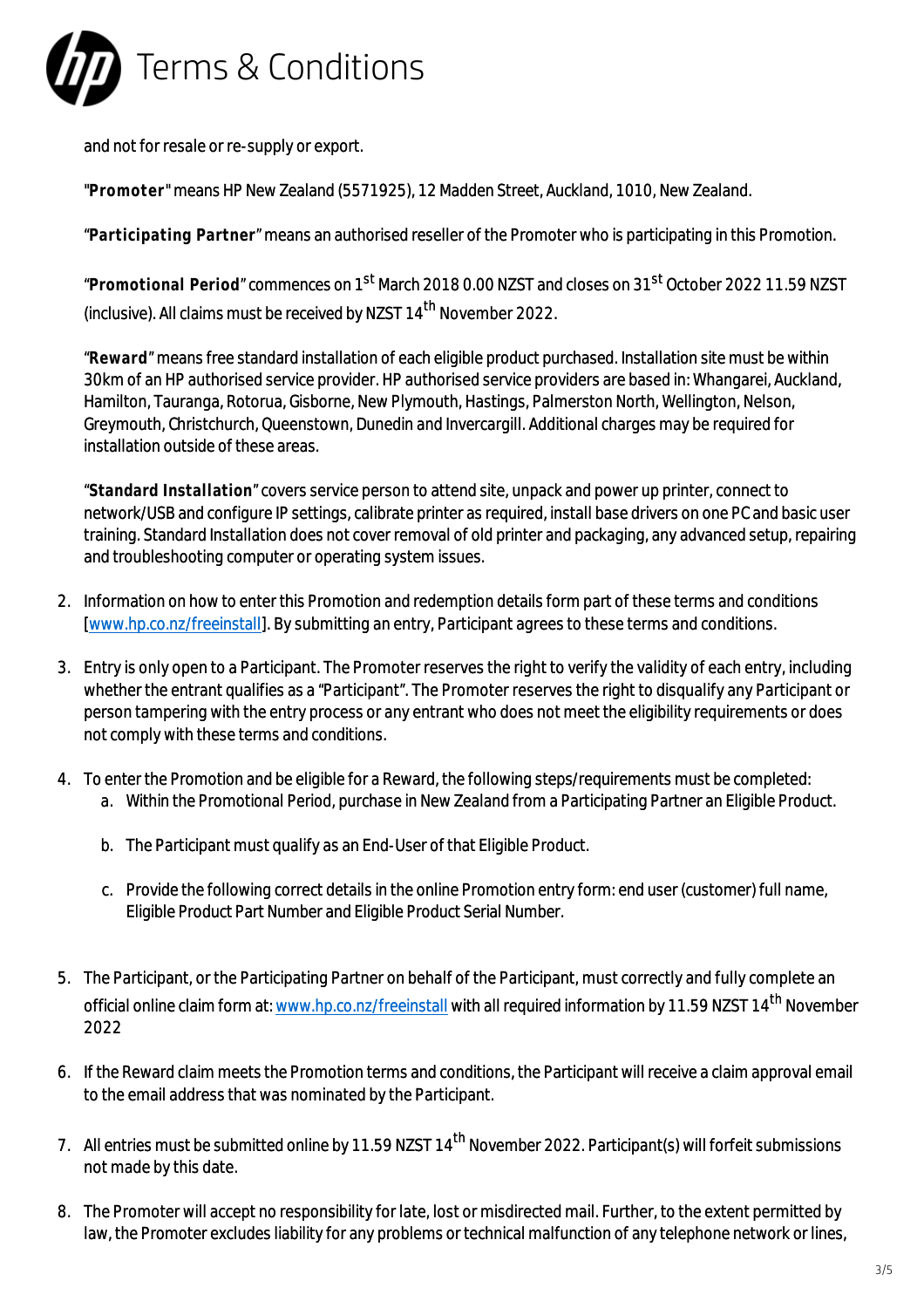

computer online systems, servers, or providers, computer equipment, software, technical problems or traffic congestion on the Internet or any website, or any unauthorized intervention, or any combination thereof, including any non-delivery or corruption of entries to the Promoter, injury or damage to Participants' or any other person's computer related to or resulting from participation in or down-loading any materials in respect of this Promotion. The use of any automated entry software or any other mechanical or electronic means that allows a Participant to automatically enter repeatedly is prohibited and will render all entries submitted by that Participant invalid. If the Promoter has not entered into any correspondence with the Participant prior to the last mail date of the Promotion, it is the responsibility of the Participant to contact the Promoter to ensure their claim has been received and/or has been verified.

- 9. This Promotion is not valid in conjunction with any other offer or promotional product bundle outside of this offer.
- 10. The Promoter reserves the right to modify or extend the closing date and criteria of this Promotion at its discretion.
- 11. If this Promotion is interfered with in any way or is not capable of being conducted as reasonably anticipated due to any reason beyond the reasonable control of the Promoter, the Promoter reserves the right, in its sole discretion, to the fullest extent permitted by law (a) to disqualify any Participant; or (b) subject to any written directions from a regulatory authority, to modify, suspend, terminate or cancel the Promotion, as appropriate.
- 12. Entries will be deemed invalid if the same serial number is used on more than one entry.
- 13. The Promoter's decision on all matters pertaining to this Promotion is final and binding and no correspondence will be entered into, except as otherwise stated in these terms and conditions. No correspondence will be entered into after 6 weeks of closing date of this Promotion.
- 14. Claims are not transferable or assignable. Only the Participant who purchased an Eligible Product, or the Participating Partner on behalf of the Participant who purchased an Eligible Product, may submit a claim.
- 15. Once claims have been received and verified please allow up to approximately 3 business days for receipt of reward. The Promoter does not accept any responsibility for misleading or incorrect information provided by a reseller regarding this Promotion.
- 16. Liability for any tax on any rewards provided to Participants pursuant to this Promotion shall be the sole responsibility of the Participant. It is recommended that Participants should contact their own accountant or taxation advisor in this regard.
- 17. The Promoter shall not be liable for any loss or damage whatsoever which is suffered (including, without limitation, indirect or consequential loss), or for a personal injury suffered or sustained, as a result of participation in this Promotion, except for any liability which cannot be excluded by law.
- 18. All claims become the property of the Promoter. By participating in this promotion, the Participant consents to the use of all information provided in the entry, including personal details, in order to conduct this Promotion and to the Promoter passing on that information to its related bodies corporate and agencies assisting with the promotion, which may be outside New Zealand. The Promoter will use the information contained in the entry form to contact you if it has any queries regarding claims, and to send prizes. The Promoter may contact you from time to time with information about special offers and products and services that may interest you, but you may unsubscribe later if you no longer wish to receive further marketing information. You may also contact the Promoter to change your details. The Promoter is bound by the New Zealand Privacy Act 1993. Further information on The Promoter's privacy policy can be obtained from: <http://welcome.hp.com/country/nz/en/privacy.html>. To request access to,